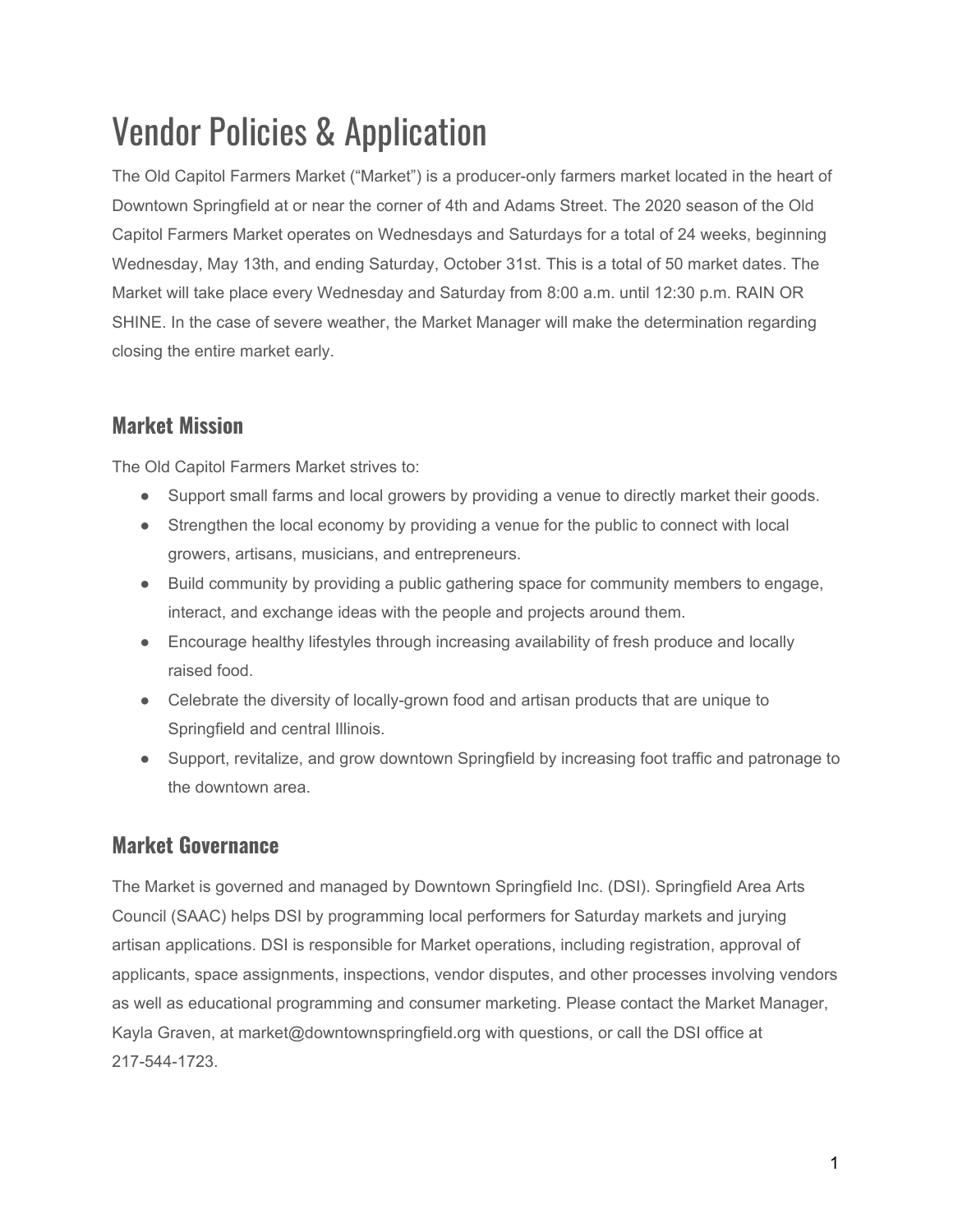#### **Definition of Producer-Only**

All items must be directly and personally homegrown, handmade, and/or created from locally-owned operations within the state of Illinois. Examples of approvable items include produce, flowers/plants, meat, dairy, baked goods, prepared foods, and art. Items that are mass-produced or purchased from wholesale auctions are not permitted.

#### **Definition of Local**

The Old Capitol Farmers Market defines local as grown, raised, gathered, or produced within 200 miles. The Market reserves the right to accept applications outside of this radius on a case-by-case basis and to refuse applications that don't meet this definition.

# **Approved Vendor Business Types and Definitions**

A vendor is an owner/operator of a business entity approved to sell at the Old Capitol Farmers Market from May 13 to October 31, 2020.

*Categories and definitions of vendors at the Old Capitol Farmers Market*

- **Grower**: A grower is a person actively involved and invested in the planting, growing, raising, and harvesting of agricultural products. This definition includes ranchers and dairy farmers. Agricultural products are fresh fruits and vegetables, nuts, honey, eggs, fresh herbs, flowers, and any meat, dairy, or other agricultural product that is produced on farm and sold by that farm. ALL vendors must have signage (and will be required to post it each week) that states the farm name and location of origin (address).
- **Value-Added Food**: A value-added food vendor sells products in which the physical state of the agricultural products has been altered. Products may be cooked, canned, dried, baked, and preserved (e.g., flour, cheese, ice cream, breads, pastries, jams, and jellies). The Market encourages this category of vendors to source ingredients locally, especially from Old Capitol Farmers Market growers and producers. Certain certificates/licenses/permits will be required.
- **Mobile Food:** A mobile food vendor sells food that is freshly made and available for immediate consumption on-site. The Market encourages this category of vendors to source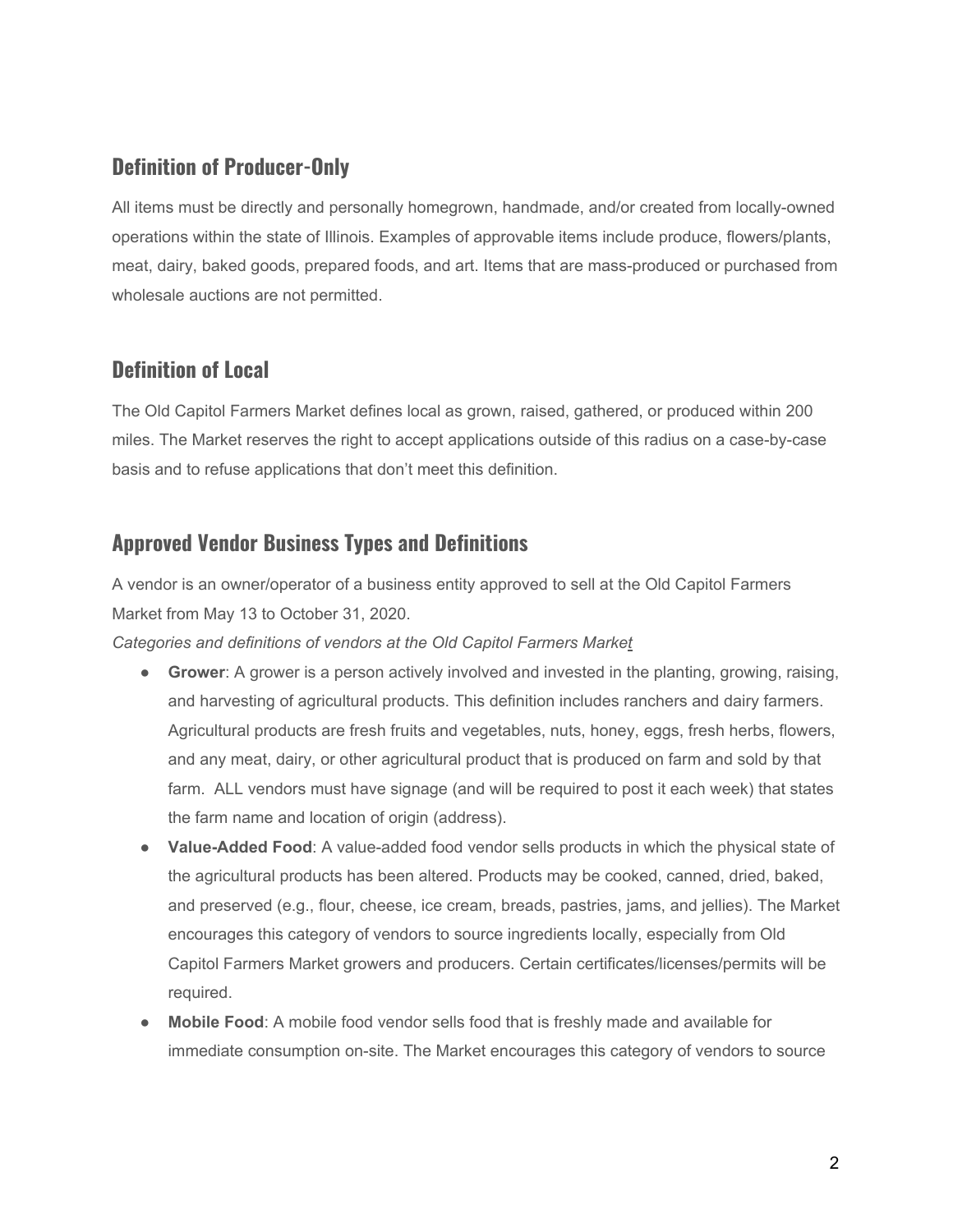ingredients locally, especially from Old Capitol Farmers Market growers and producers. Certain certificates/licenses/permits will be required.

- **Complimentary (Non-Local Food)**: Any vendor selling food products that are unavailable in Illinois (coffee, olives, chocolate, etc.) or that are made from ingredients that are difficult to source in Illinois. The Market encourages this category of vendors to source ingredients sustainably through fair trade and single origin business practices.
- **Artisan**: An artisan vendor sells products designed, fabricated, and hand-crafted by the artisan vendor. Acceptance is based on originality of design, materials, and production techniques. All crafts must be of excellent workmanship both in quality and design. The items must show evidence of manual skills obtainable through a significant period of dedication and experience. All artisans will be juried by the Springfield Area Arts Council before acceptance into the Market and must complete an application through ManageMyMarket.

**Non-Profit Community Groups** may also apply for a space at the market. See Community Group Policies for more details.

**Street Performers**: Music must be family-friendly and played without amplification. Courtesy should be extended to neighboring vendors. Performers must not impede pedestrian traffic flow. Performers may collect tips. Performers are responsible for the payment of music licensing fees.

# **70/30 Policy**

Central to the Old Capitol Farmers Market mission of supporting farmers and creating markets for locally grown and produced foods is the fostering of relationships and awareness between customers and their food (and therefore the growers of their food). This value is reflected in our "grower first" policy that seeks to limit the ratio of Complimentary (Non-Local Food) Vendors,dsxValue-Added Vendors, and Mobile Vendors to 30% with the remaining 70% of vendors being Growers. The Market reserves the right to refuse any application in order to maintain this balance.

Note: Artisans are not included in this ratio.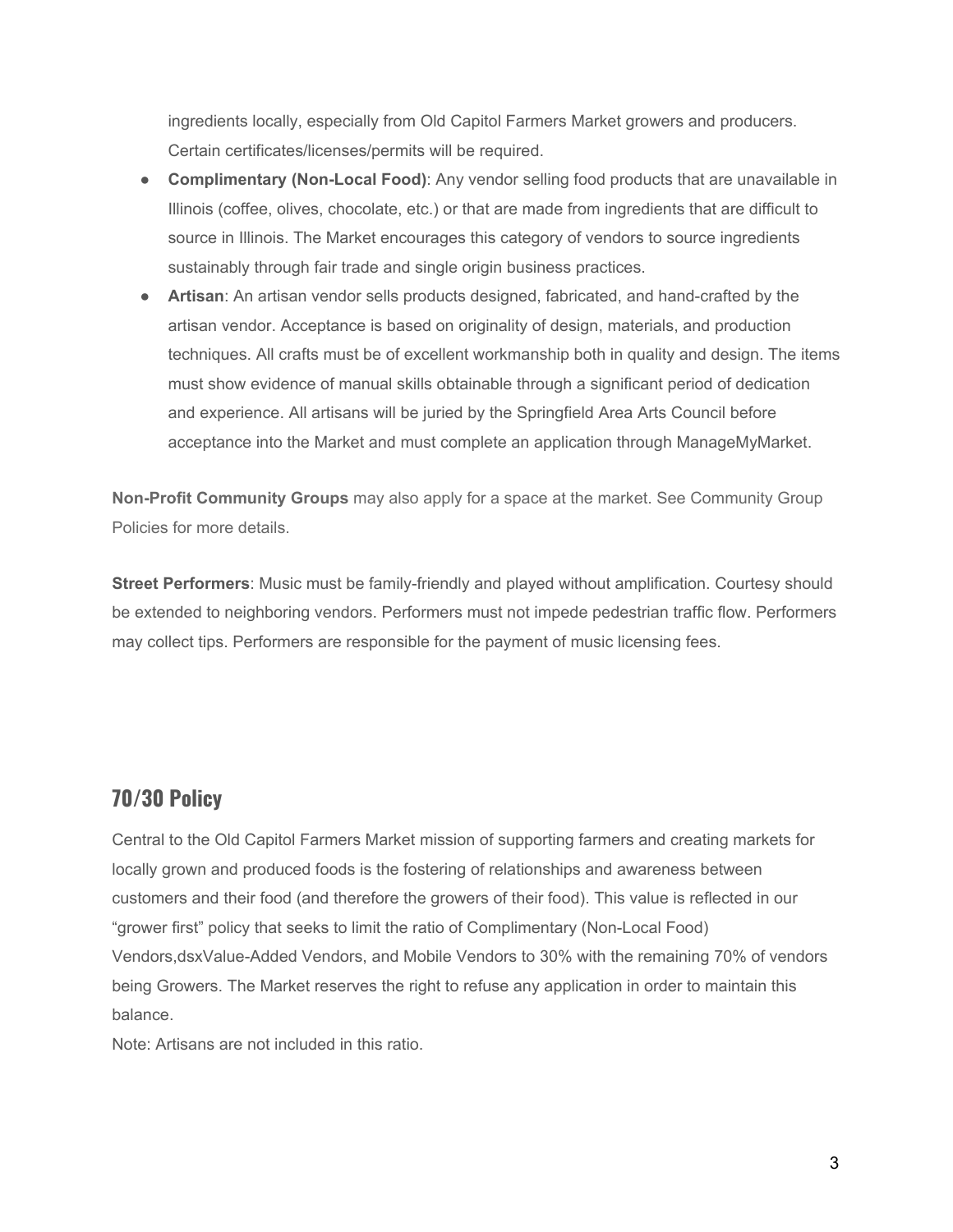#### **Application Procedure**

The Old Capitol Farmers Market uses online software called ManageMyMarket to register vendors, track certifications, and assign spaces. Vendors must apply to the Market online. Applications are available at [www.managemymarket.com](http://www.managemymarket.com/).

Vendors will need to create an account, select the Old Capitol Farmers Market, complete the online application process and upload supporting documents. There is a \$20 application fee charged for all approved applications. The fee will not be charged to applications that are not approved.

Additionally, all current products must be listed when registering through the Manage My Market application. Only items listed in your completed application can be sold at Old Capitol Farmers Market. **You must list all products that you plan to bring to market.** The Market Manager will inspect booths periodically throughout the market season. If you bring items not on your list, you will be asked to remove those items from the table (see Disciplinary Action).

# **Application Approval**

Applications should not be considered approved until the Market Manager gives an approval notification. A vendor may be prohibited from participating in the Market if the Market Manager determines that a vendor does not fit any of the criteria of the Market as set forth in the Vendor Policies. In no event shall the approval or disapproval of an application be based upon the applicant's race, gender, color, religion, creed, national origin, physical or mental disability, age, sexual orientation, marital status, or any other protected status. In no event shall the approval or disapproval of an application be based on an applicant's affiliation or lack thereof with Downtown Springfield Inc., or Springfield Area Arts Council.

Priority for application acceptance will take into account:

- Vendor type. In line with the Market mission, Local Growers and Local Food Vendors will receive first priority.
- Locality. Priority will be given to growers within 200 miles. Growers outside of this radius will be considered on a case-by-case basis.
- Quality and uniqueness of product. The Market encourages diversity and strives to offer a variety of locally grown and handmade products to the public. In the case that the Market determines there are too many vendors already selling the same product, an application may not be accepted.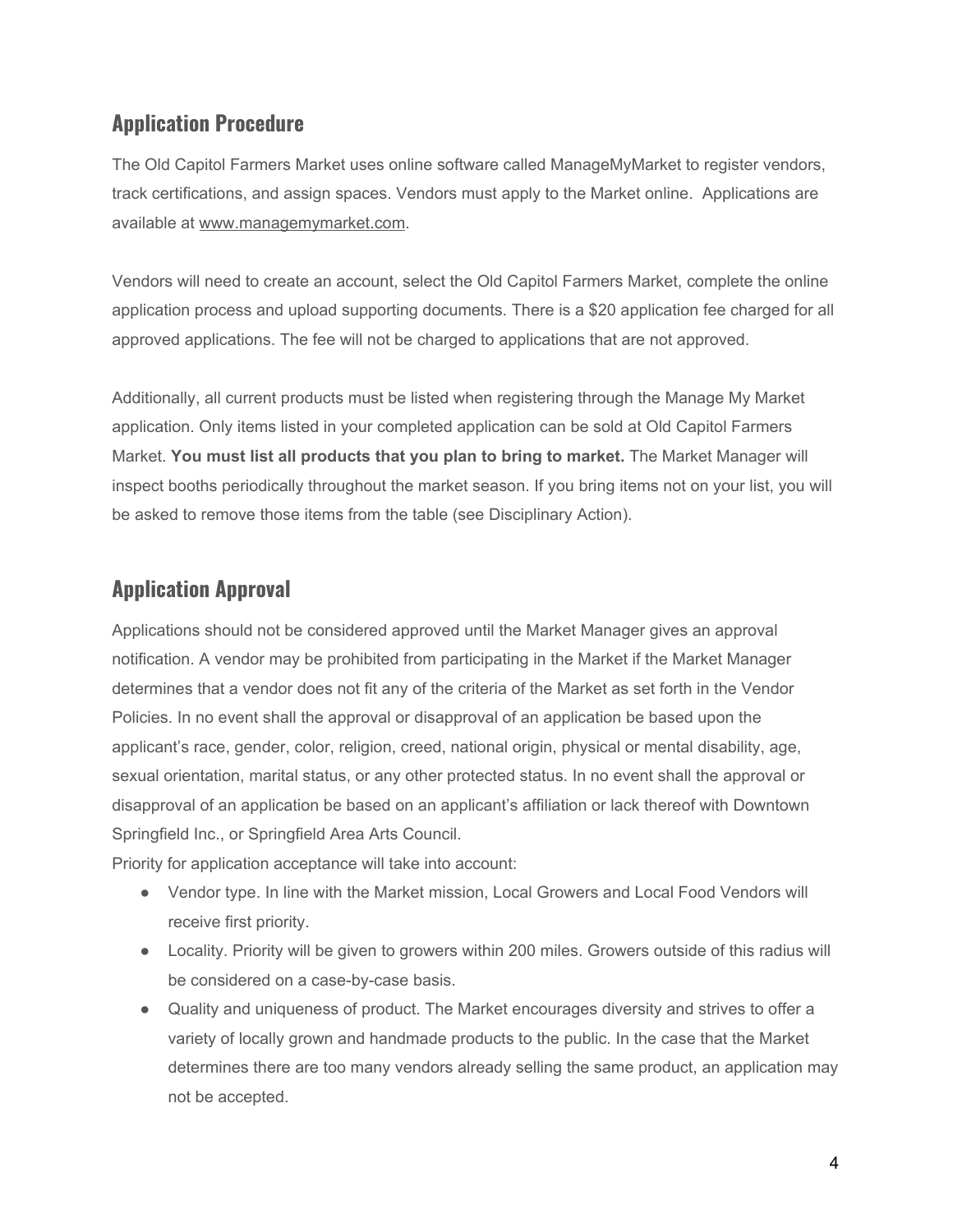- Use of locally-grown ingredients used in value-added products. In line with the Market's mission, the Market encourages the use of locally-grown ingredients in order to provide further economic support for local growers and showcase the locally-grown products that are unique to central Illinois. Priority will be given to vendors who demonstrate a commitment to using locally grown products.
- Likewise, artisans are encouraged to source their materials from locally owned companies and to use environmentally sustainable processes whenever possible.
- History of attendance, good conduct, compliance, and customer service.

#### **Fees**

The 2020 vendor fee structure will be as follows:

- Market Season Fees
	- Full Season Wednesday and Saturday: \$500
	- Full Season Wednesday Only: \$300
	- Full Season Saturday Only: \$300
	- Half season: \$300 (25 market dates of your choosing)
	- ⅓ Market: \$120 (8 dates of your choosing)
	- Daily rate: \$25 per Market day\*
	- Street entertainment \$5 per Market day
	- Community Group \$25 per Market day
	- Artisan Jury Fee: \$50 per season
- Manage My Market Registration Fee: \$20

All vendors must register online with [Manage My Market](https://managemymarket.com/). No exception. There is a yearly registration fee of \$20. for approved vendors. If you do not have access to the Internet or need assistance with filling out an application, you may schedule a time to register with the Market Manager at the Downtown Springfield Inc. office by calling 217-544-1723.

- Inspection Fee Structure: Mileage cost + Each Address/plot Location + Acres Cost = Inspection Fee
	- Mileage cost:
		- Under 25 miles: \$30
		- 25-50 miles: \$60
		- 51-75 miles: \$90
		- 76+ miles: \$120
	- \$5 per address/plot locations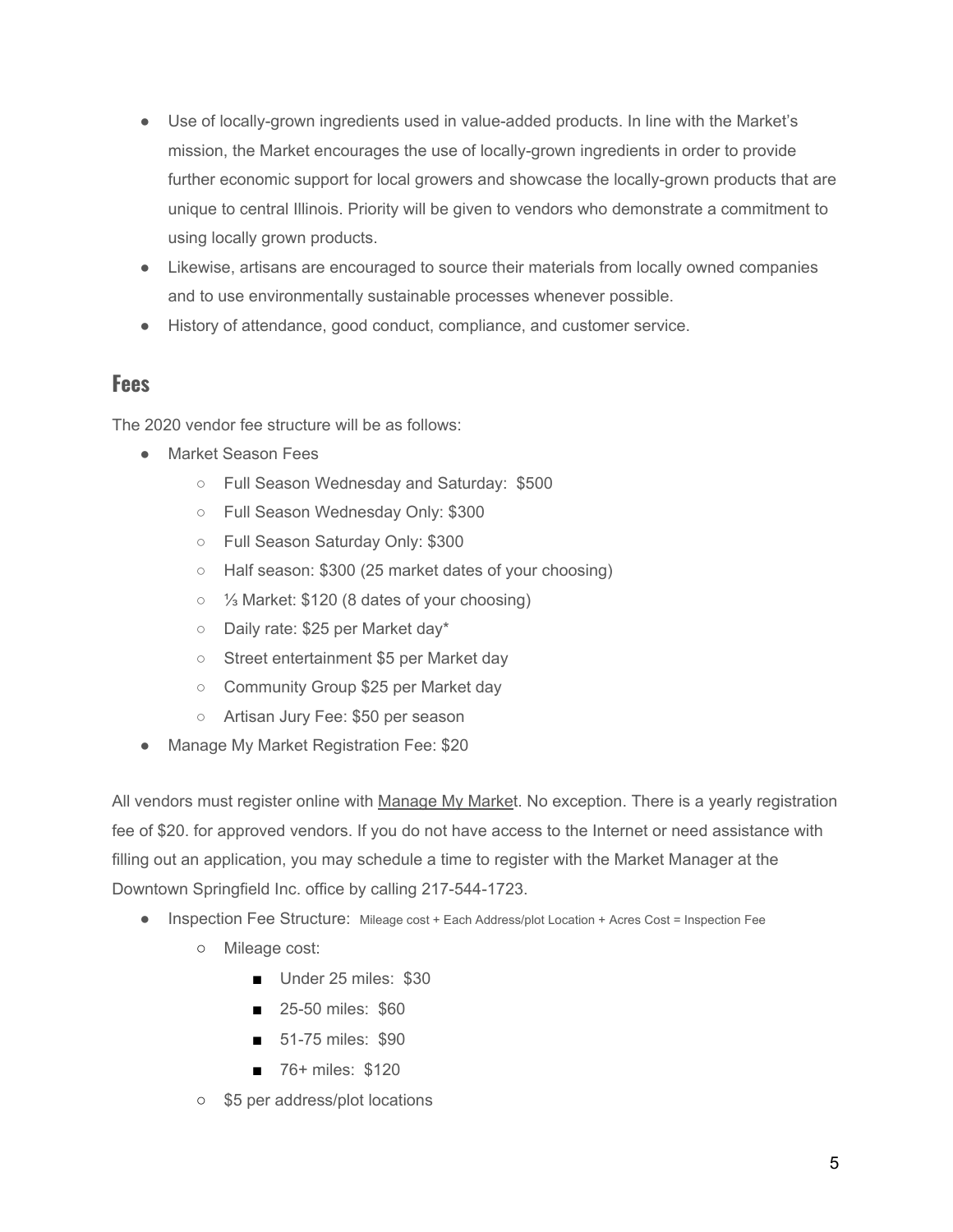- Acres cost:
	- Under 5 acres: \$50
	- 6-10 acres: \$100
	- 11+ acres: \$150

\*\*Only New Growers will be obligated to pay the one-time inspection fee. For more information see the [Inspection Policy](https://www.ilstewards.org/old-capitol-farmers-market/inspection-policy/)

- Electricity: There will be no charge for electricity at this time.
- Additional Product Fee: \$15 per business type; For example, a registered grower would like to sell artwork they have made in addition to their produce. There would be a one time additional product fee to sell their artwork during the market season.
	- $\circ$  A vendor can have no more than 30% of the additional product in their inventory available to sell at any given market.
	- Branded merchandise (ie. t-shirts, reusable totes, etc) that promote the vender and/or OCFM may be sold after being approved by the market manager. The approval of the sale of such items shall be at the discretion of the market manager.

\*Daily vendors must be pre-scheduled one week in advance and approved by market staff. They are required to pay ahead of time or by 8:30 a.m. the day of the market at the market information booth. If payment is not received on the day of the market, a \$10 late fee will be charged.

# **Payments**

All payments must be made in advance unless the Market Manager grants prior approval. A vendor will be asked to leave if their payment was not made. FEES ARE NON-TRANSFERABLE (They cannot be transferred to someone else, nor can they be transferred from one season to the next.) If an application is denied, any payment made will be returned.

● Payments may be made by credit/debit card using the PayPal function as part of our online application system. Please log in to your vendor profile at [www.managemymarket.com](http://www.managemymarket.com/) and click on your ACCOUNTS tab. Please contact the Market Manager if there are questions regarding this process.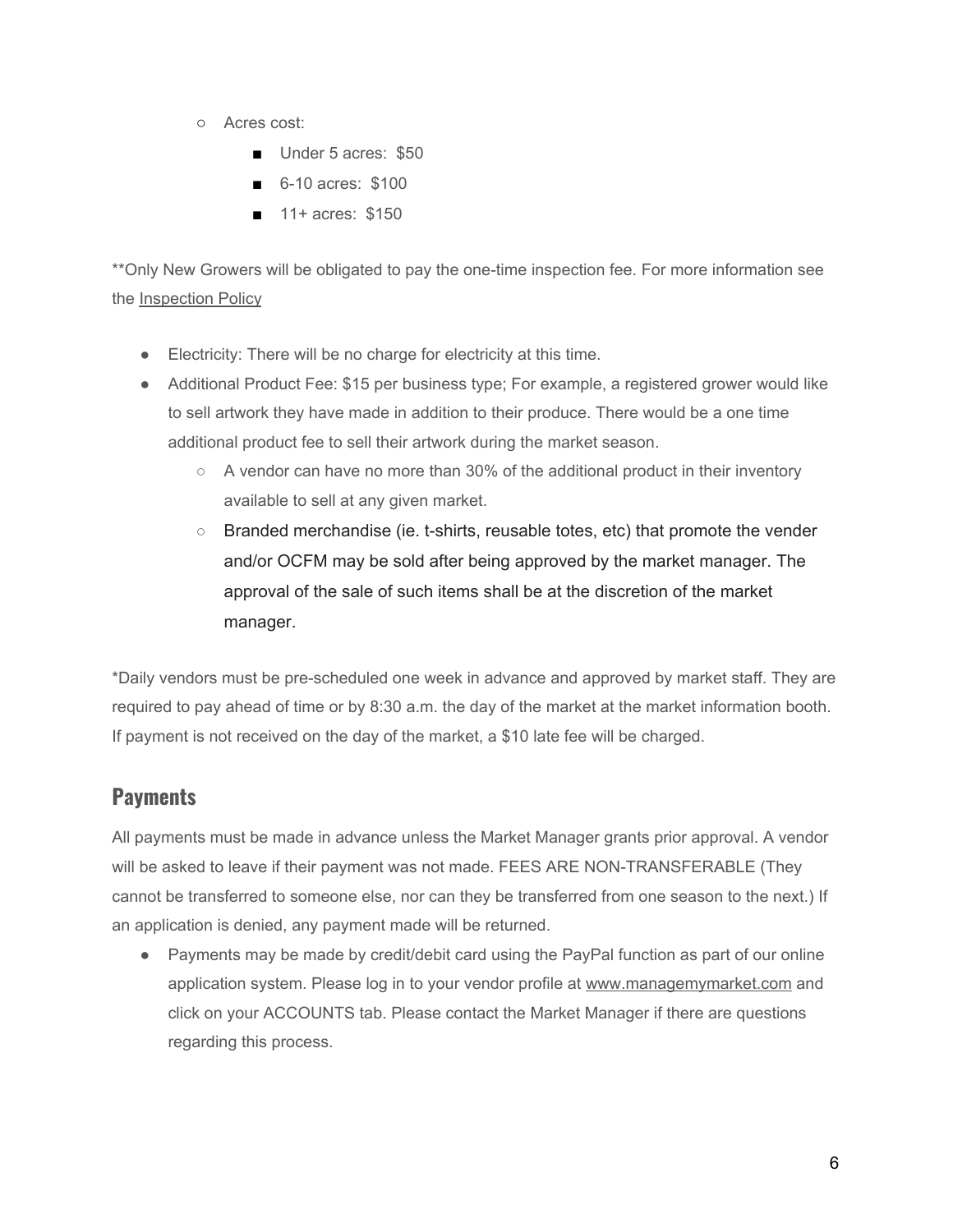#### **Vendor Requirements**

**All items must be directly and personally homegrown, raised, handmade, and/or created from locally-owned operations within the state of Illinois.** Examples of approvable items include produce, flowers/plants, meat, honey, dairy, baked goods, prepared foods, art, and jewelry. **Items that are mass-produced or purchased from wholesale auctions are not permitted. Re-selling is not allowed.**

● For Mobile Food vendors who prepare food on site at the Market, an allowance to sell mass-produced beverages such as soda may be given by the Market Manager. Approval must be granted prior to selling these types of beverages at the Old Capitol Farmers Market.

#### **Certificates/Licenses/Permits**

All products must comply with local, state, and/or federal health ordinances. Please contact Colleen Kelley at the Sangamon County Department of Public Health at 217-535-3145 ext. 3737 to get up to speed on current regulations. Please allow at least 30 days working time for any health department reviews and inspections. Food licenses, permits, and certification copies must be included with your Market application and must be kept current for the entire market season. An application is not considered complete without the inclusion of all applicable permits for all listed products. Please contact the Market Manager if you need further information on certificates, licenses, and permits required.

You can stay up to date on the certificates needed for [Cottage Food](https://www.ilstewards.org/policy-work/illinois-cottage-food-law/) or [Farmers Market Sampling](https://www.ilstewards.org/wp-content/uploads/2016/02/Farmers-Market-Food-Product-Sampling-Handout-1.pdf) by following the link, and check out the [IDPH Pre-Inspection Checklist](https://www.ilstewards.org/wp-content/uploads/2016/02/Farmers-Market-Pre-Inspection-Checklist-1.pdf) to ensure that you are following safety protocols.

**Scale Certification**: Products sold by weight must comply with the standards of the State of Illinois for sales by weight. All scales must be legal and certified prior to participation at the Market. For a list of Illinois Registered Small Scale Service Companies, visit www.agr.state.il.us. If you plan to sell by weight, the Illinois Department of Agriculture (IDOA) will be testing the scales. Any scale that is "not legal for trade" will be rejected and you will be charged for it. The IDOA fees for checking a scale with a 30lb capacity and lower is \$20. The fee for a scale with a capacity of over 30lb is \$50. \*For additional information visit th[e](https://www2.illinois.gov/sites/agr/Consumers/FarmersMarkets/Documents/regulations.pdf) Illinois Department of [Agriculture's](https://www2.illinois.gov/sites/agr/Consumers/FarmersMarkets/Documents/regulations.pdf) Regulations Document or with questions contact the IDOA Weights and Measures office at 800-582-0468.

#### **Liability Insurance**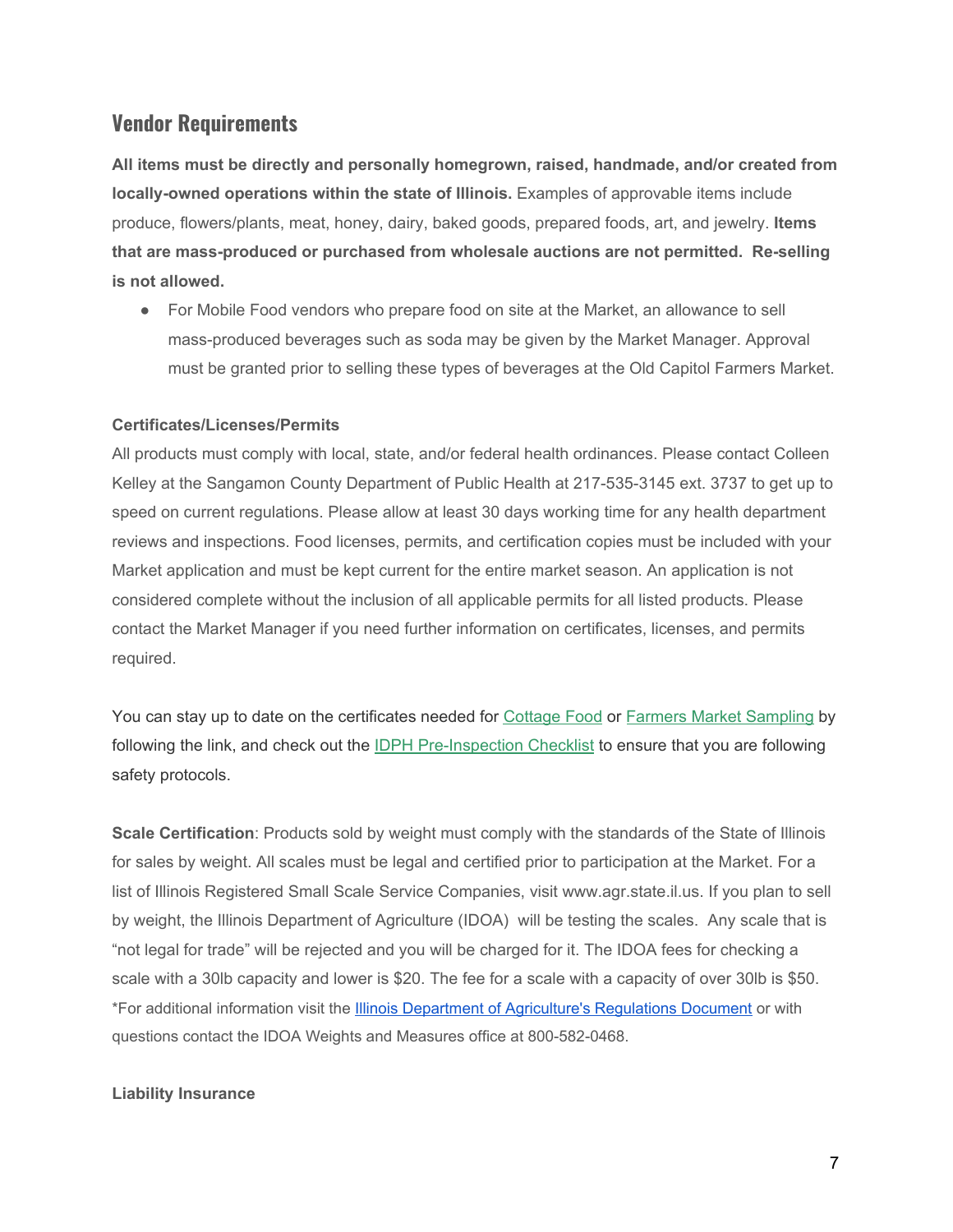All vendors (including artisans and community groups) shall upload with their application a copy of their Certificate of Liability Insurance for a minimum of: \$100,000 per person; \$250,000 per occurrence; and \$100,000 property damage. "Downtown Springfield Inc., 3 West Old State Capitol Plaza Suite 15, Springfield, IL 62701" must be listed as the "Certificate Holder" or as an "Additional Insured" (or both).

#### **Vehicle Liability Insurance**

All vendors shall upload with their application a copy of the vendor's vehicle insurance if vendor's Market space is a space assigned to accept a vehicle. It is the participant's sole responsibility to provide updated, current proof of vehicle insurance throughout the Market season.

#### **Tax ID Number**

- **All vendors (including artisans and community groups) must have an Illinois Business Tax (IBT) number before their first day of sales at the Market and must comply with tax laws and requirements in accordance with the State of Illinois and City of Springfield.** The EIGHT DIGIT IBT number must be listed on the Market application; applications lacking the IBT number will be considered incomplete. In order to receive an IBT number, vendors must first register their business and complete the REG-1 Form.
	- Illinois Business Registration Application information is available online at [www.revenue.state.il.us/app/ibri/](http://www.revenue.state.il.us/app/ibri/) .
	- REG-1 Form information is available online at: [www.revenue.state.il.us/taxforms/reg/reg1.pdf](http://www.revenue.state.il.us/taxforms/reg/reg1.pdf)
	- To obtain an IBT number from the IL Department of Revenue, go to: <http://www.revenue.state.il.us/Businesses/register.htm> or call 1-800-356-6302
	- MyTax Illinois at [https://mytax.illinois.gov/\\_/](https://mytax.illinois.gov/_/)

#### **Vendor Concerns**

Vendors who have concerns about the market should contact the Market Manager at market@downtownspringfield.org or call Downtown Springfield Inc. at 217-544-1723.

#### **Inspection Policy**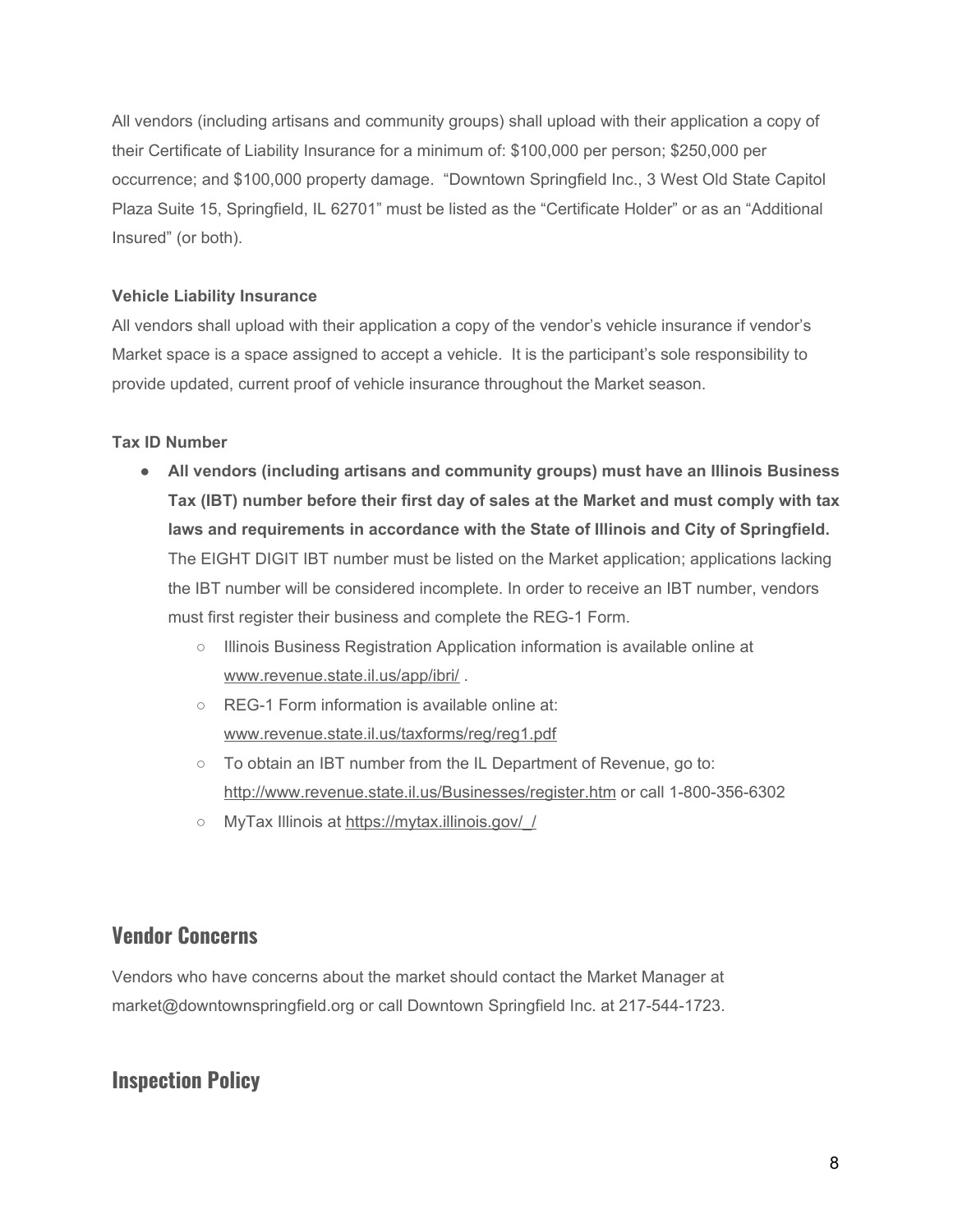Inspections of both new and existing vendors will be conducted over the course of the market at the discretion of the Market Manager. **New growers to Old Capitol Farmers Market must have an inspection completed by a Market Manager approved inspection team and must pay a one-time inspection fee.** If an existing grower adds a new line/product, that line will need to be inspected before bringing it to Market (for example, adding beef to a vegetable operation). Non-growers (Mobile Food Vendors, Complimentary Vendors) do not have to be inspected in order to attend the Market. However, if the origin of a product is ever called into question, an inspection may be scheduled.

**Existing vendors may be subject to an inspection by an inspection team on a rotating basis throughout the season**. There are no additional charges for these inspections.

New Growers are defined as individuals who have taken a two year break from the market, moved locations, and/or have had a change in ownership.

Vendors who refuse inspections will not be able to participate in the Market and will forfeit their space without refund. Farm inspections and visits are done to provide evidence to the Market Manager that (1) the products sold at Market are grown by the vendor on his/her designated property; (2) to provide the Market Manager with context regarding farmer operations; (3) to gather information to better market the grower to patrons; and (4) to familiarize market staff with the excellent operations we represent at the Old Capitol Farmers Market. Vendors are not obligated to provide any trade secrets or personal growing methods to the Market Manager and/or the inspection team.

Additional information regarding OCFM inspection policies is available at <http://www.downtownspringfield.org/old-capitol-farmers-market/>.

#### **Collaborative Farm/Partner Information**

Occasionally a vendor will want to sell, or "carry," a product made or produced by someone else who is not a vendor at the Market. Collaboration of farms and kitchens is permitted, but the collaborative farm or partner must pay the inspection fee and the \$20 fee for registering as a vendor on ManageMyMarket. In addition, **all collaborative products must be clearly labeled with the name of the farm or partner where they were produced and the location of origin (address).** Any farm found to be selling products that are not grown or raised on their farm which are not properly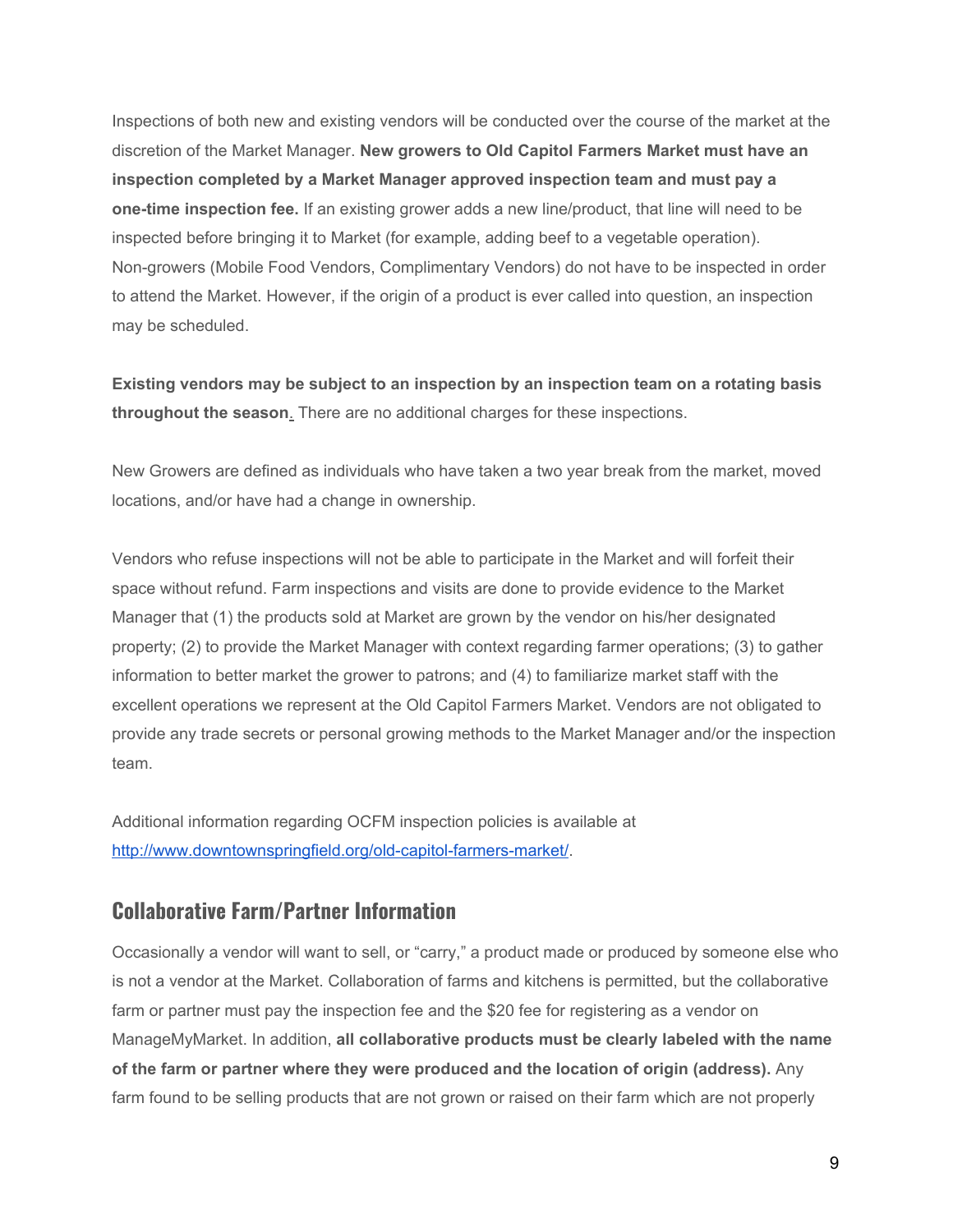labeled or have not paid the required fees will be asked to immediately stop sales of those products and may forfeit their contractual agreement with the market without refund.

\*\*\*\*An artisan vendor booth can only be occupied by one approved artisan vendor. Sharing artisan vendor booths between multiple businesses is not allowed.

# **Signature Ingredient**

Mobile Food and Value Added Vendors are asked to market a signature ingredient purchased from a Farm Vendor. Mobile Food and Value Added Vendors will be given a chalkboard to display with the name of the signature item, the local ingredient(s) used, and farm(s) where purchased. Vendors will be asked about their intent to use local foods on their ManageMyMarket application. The Market will promote the Signature Ingredient via social media and information at the Market Booth. As a reminder, all products must be homemade, hand-crafted, or freshly prepared by the vendor.

#### **Beverages**

Alcohol sales are prohibited. All beverages must be listed in the application. Beverages should be a unique compliment to a vendor's food menu. Vendors are not allowed to sell lemonade, limeade, smoothies, coffee, etc. without approval from Market Management. No beverages in plastic or glass bottles may be sold at the market.

# **Dog Policy**

Customers who bring dogs to the market **must** follow the following rules:

- Dogs must be kept on a leash of 6 feet or less; retractable leashes are not permitted.
- Keep your dog under control and by your side at all times.
- Keep dogs away from produce, plants, and other food products. Food safety is key.
- Aggressive, unrestrained dogs are not permitted at the market. Owners with dogs that are showing aggressive behavior, barking, and/or growling will be asked to leave.
- Be considerate! Remember that some customers can be fearful and allergic.
- Be prepared to clean up after your dog. If your dog makes a mess, clean it up.

\*Market management reserves the right to ask that owners remove pets from the market.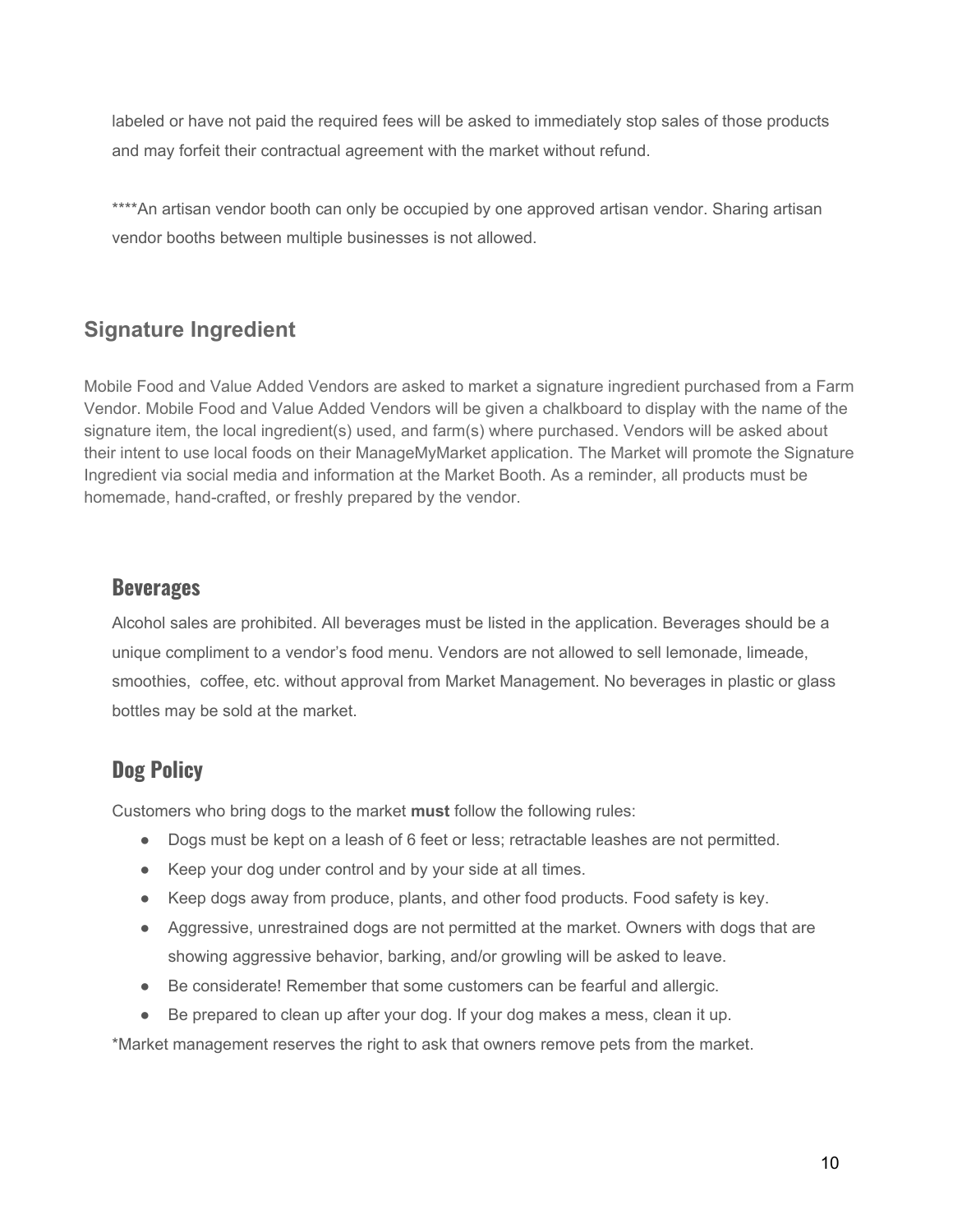Any damages caused by a dog will be the responsibility of the dog owner and may include costs associated with replacement or cleaning of the damaged item.

Service dogs will be allowed at all times in the market (identification showing), as required by the Americans with Disabilities Act.

#### **Complimentary Vendor Policies**

All non-local food items must be hand-crafted, produced, or freshly prepared by the vendor. Preference will be given to businesses that source products sustainably through fair trade and single origin practices. As a reminder, all products must be hand-crafted by the vendor. The Market reserves the right not to approve any application that does not adequately complement the Market.

# **Artisan Vendor Policies**

An artisan vendor sells products designed, fabricated and hand-crafted by the artisan vendor. Acceptance is based on originality of design, materials, and production techniques. All crafts must be of excellent workmanship both in quality and design. The items must show evidence of manual skills obtainable through a significant period of dedication and experience. The use of locally purchased components is encouraged as is the use of environmentally sustainable processes. All artisans will be juried by the [Springfield](http://springfieldartsco.org/) Area Arts Council before acceptance into the Market. There will be a \$50 jury fee If the Market Manager determines there are too many vendors already selling the same product, an application may not be accepted.

Artisan vendors will need to create an account, select the Old Capitol Farmers Market, complete the online application process and upload supporting documents. Remember, only fields with a red asterisk (\*) are mandatory. For questions that apply only to growers or farmers, leave these fields blank of place "n/a" (not applicable) in the required fields.

Additionally, all current products must be listed and when registering through the Manage My Market application. Only items listed in your completed application can be sold at Old Capitol Farmers Market. When registering Artisans may choose from a variety of art categories when listing products. This step will be used to keep a record of your product and allow customers to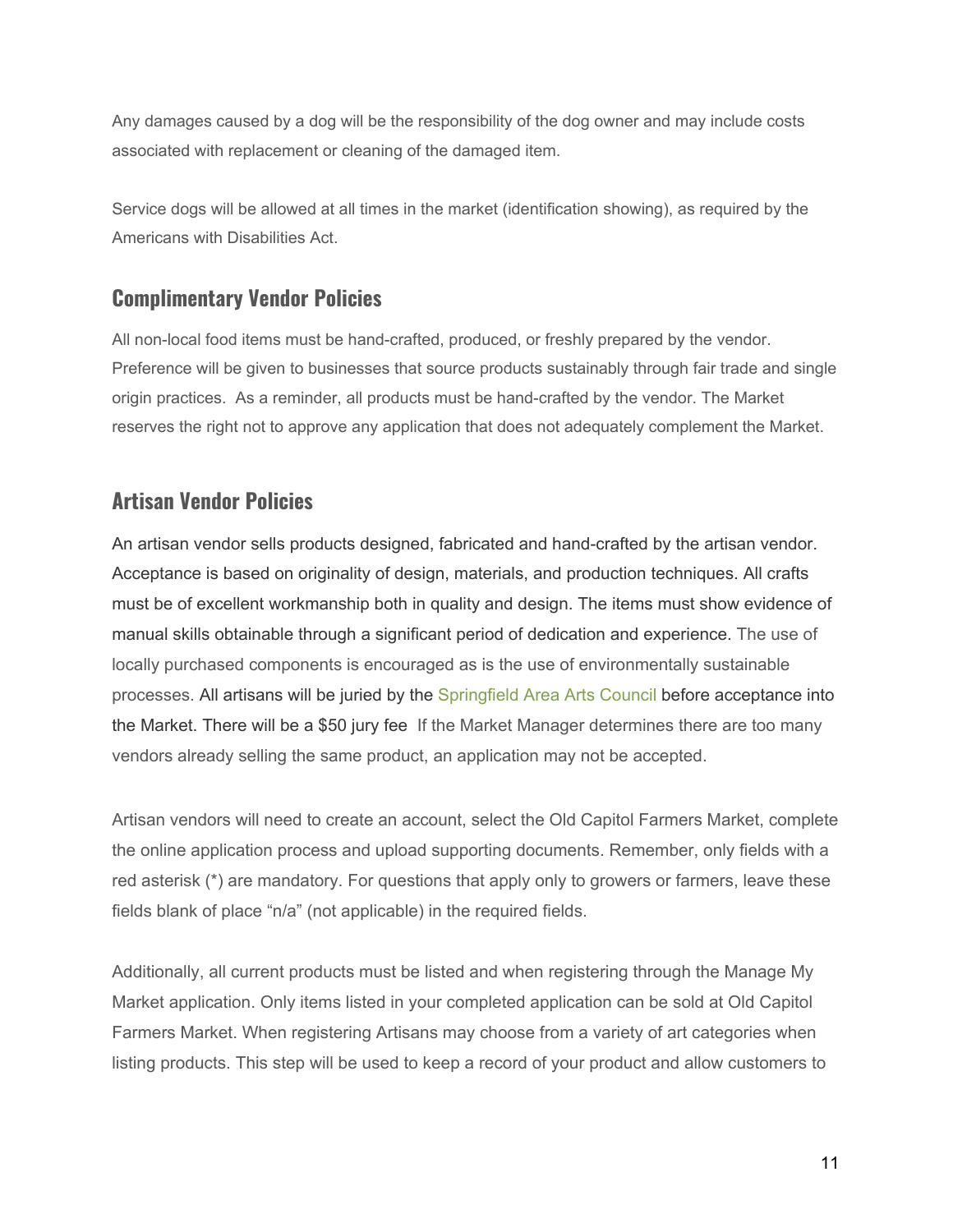search on our product search page. Artisans are required to list all current products and provide photos of the products they will be selling at the market.

#### **Community Group Policies**

As a service to the community, the Old Capitol Farmers Market ("Market") allows booths for non-profit community groups whose mission aligns with the mission of the Market. A community group is defined as a non-profit, charitable, educational, or government organization. An application, pre-approval, and payment are required for community group booths.

- One community tent will be allowed per market day in a designated space assigned by the market manager and where space allows.
- Each community group is allowed 5 markets per season.
- All groups must feature an educational activity or service that engages the community. Examples include games, photo-booths, raffles, crafts, face painting, and wellness services (dental check-ups, chiropractic services, bicycle repairs).
- Groups will not be allowed to distribute religious or political propaganda.
- The Market Manager will evaluate each application before approval.

Community Group vendors will need to create an account, select the Old Capitol Farmers Market, complete the online application process and upload supporting documents. Remember, only fields with a red asterisk (\*) are mandatory. For questions that apply only to growers or farmers, leave these fields blank of place "n/a" (not applicable) in the required fields. When you are prompted to enter a product list please choose "Community Resources" from the list of potential products. Once approved a link to sign up for market days will be sent by the market manager.

#### **Arrival**

Vendors are asked to arrive and check in with market staff at the Market Information Booth one hour before market start time (7:00 a.m.). Vendors arriving after 7:00 a.m. will not be permitted to enter the Market with their vehicle but may park and walk their booth materials into the Market.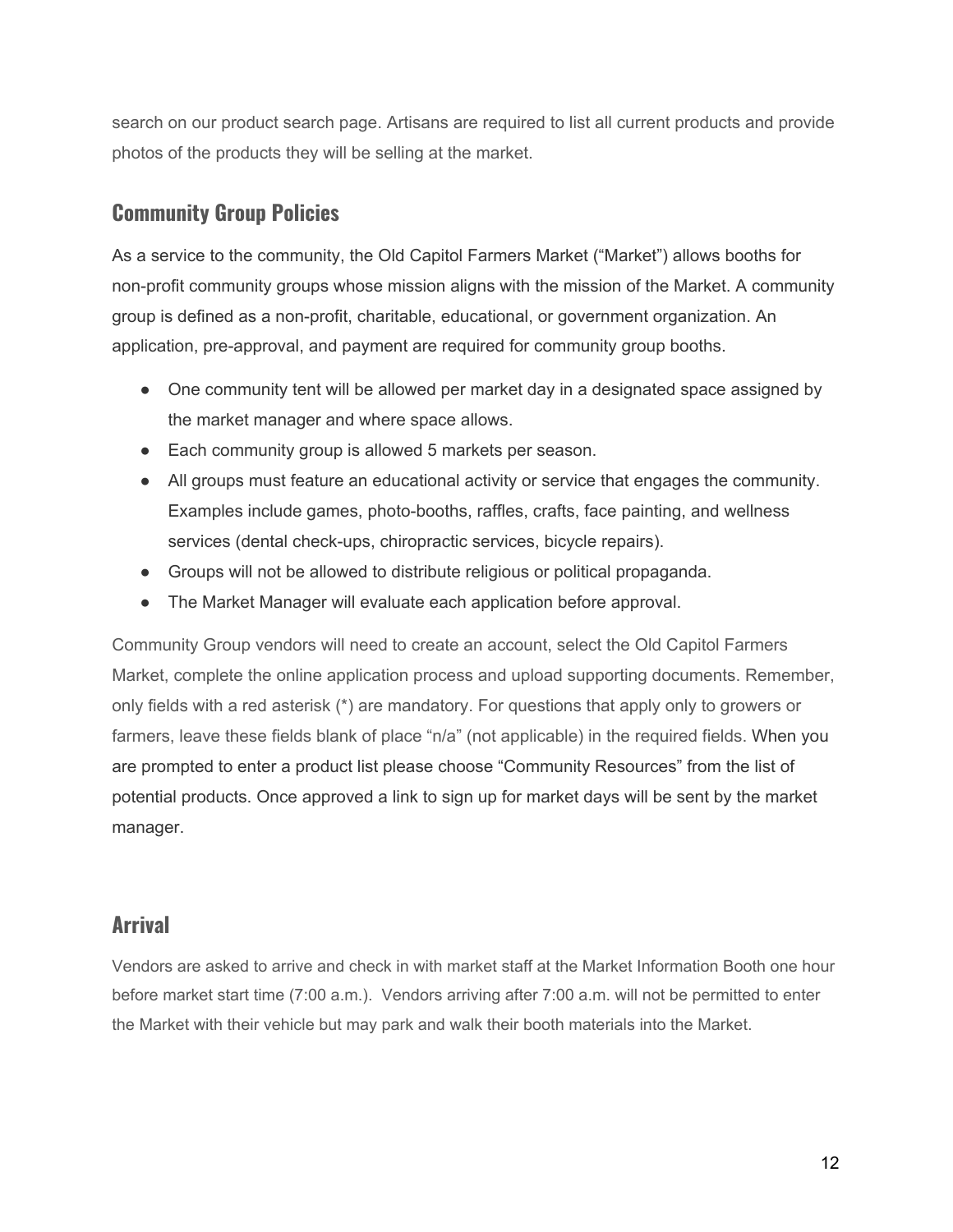#### **Attendance and Absence Policy**

Vendors must be present by 7:00 a.m. on Wednesday and Saturday; otherwise, space is subject to reassignment to other vendors. Vendors are required to notify the Market Manager a minimum of 24 hours prior to Market day if they do not plan to use their reserved space so it can be reassigned to another vendor. In the event of three unexcused absences, the Market Manager shall have the option to permanently re-assign participant's Market space without any further notice to vendor. In the event of a last minute emergency prohibiting the vendor from attending, the vendor must notify the Market Manager as soon as possible to report the absence. In case of emergency, vendor absence will be excused at the discretion of the Market Manager. Vendors will not be refunded vendor fees for cancellations or unexcused absences except in extenuating circumstances at the Market Manager's discretion. Cancellations may be made by phone at 217-544-1723 or by emailing Kayla Graven at market@downtownspringfield.org.

#### **Clean-Up**

Vendors shall be responsible for cleaning their market space at the end of each market day. Any vendor caught leaving trash in the market area or disposing of trash in inappropriate areas will receive a written warning for a first offense. A \$50 fine will be levied each time the infraction is repeated.

# **Departure**

Vendors may drive their vehicles into the market after 12:30 p.m. on Wednesdays and Saturdays. **Vendors are not permitted to leave the market before the official market end time UNLESS they have run out of product.** Vendors who run out of product early will not be allowed to drive their vehicles into or out of the market but must either wait until the official closing of the market or walk their booth materials out of the market. Vendors who leave the market early without cause will be subject to disciplinary policies.

# **Disciplinary Action**

Common courtesy and mutual respect are essential for a successful market. Any behavior deemed by the Market Manager to be disruptive or to cause a hostile work or shopping environment shall be cause for eviction of the vendor and possible legal action. Any complaints regarding a vendor should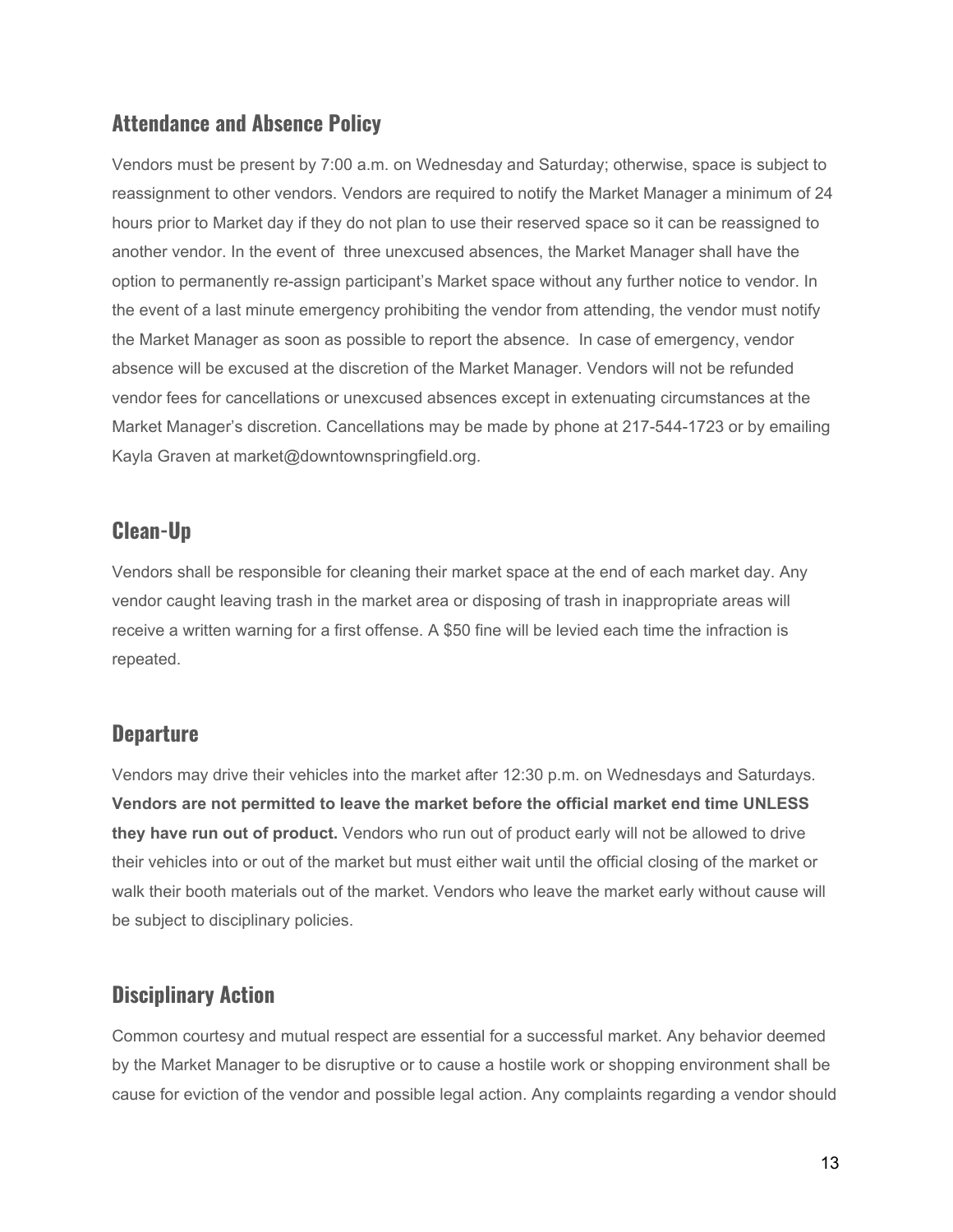be directed to the Market Manager, who will investigate the complaint. The Market Manager reserves the right to choose disciplinary measures that match the infraction which may not necessarily follow the order below.

- 1st Offense/Complaint: Verbal Warning issued by the Market Manager
- 2nd Offense/Complaint: Written Warning issued by the Market Manager
- 3rd Offense/Complaint: Suspension of Market vendor privileges/cancellation of lease without refund.

#### **Hold Harmless and Indemnify Agreement**

Old Capitol Farmers Market is an arrangement whereby space at the Market is leased by the City of Springfield to vendors, artisans, community groups, and street performers who are sole proprietors, partnerships, or independent entities not connected with the City of Springfield (or its owners, agents, employees, and management). All vendors, artisans, community groups, and street performers agree to hold harmless and indemnify the City of Springfield, Downtown Springfield Inc., and agents, representatives, and employees of those organizations, from any and all responsibilities, losses of income, claims, damages, lawsuits, reasonable attorney fees, costs, expenses, or judgments incurred by, or resulting from, the enforcement of any rules or from the sale or consumption of goods sold by the community groups at the Market. Neither Downtown Springfield Inc. nor the Springfield Area Arts Council pay licensing fees for street performers.

#### **Market Token Program**

All vendors (including Artisans) will be required to participate in the Market Token Program and accept Wooden Tokens. All vendors selling eligible products will be required to accept Orange Link Tokens and paper Match currency. Vendors (including Artisans) are required to sign the Market Token Agreement Form in order to receive approval to sell at the Old Capitol Farmers Market. More details will be available prior to the start of the market season.

#### **Sampling**

Samples are allowed and encouraged. However, before sampling, please be sure that you are familiar with and abide by any and all Public Health regulations regarding food sampling. Vendors must maintain their own temporary handwashing station if they plan to slice, cut, or prepare food on-site (as required by IDPH). Please call the Sangamon County Department of Public Health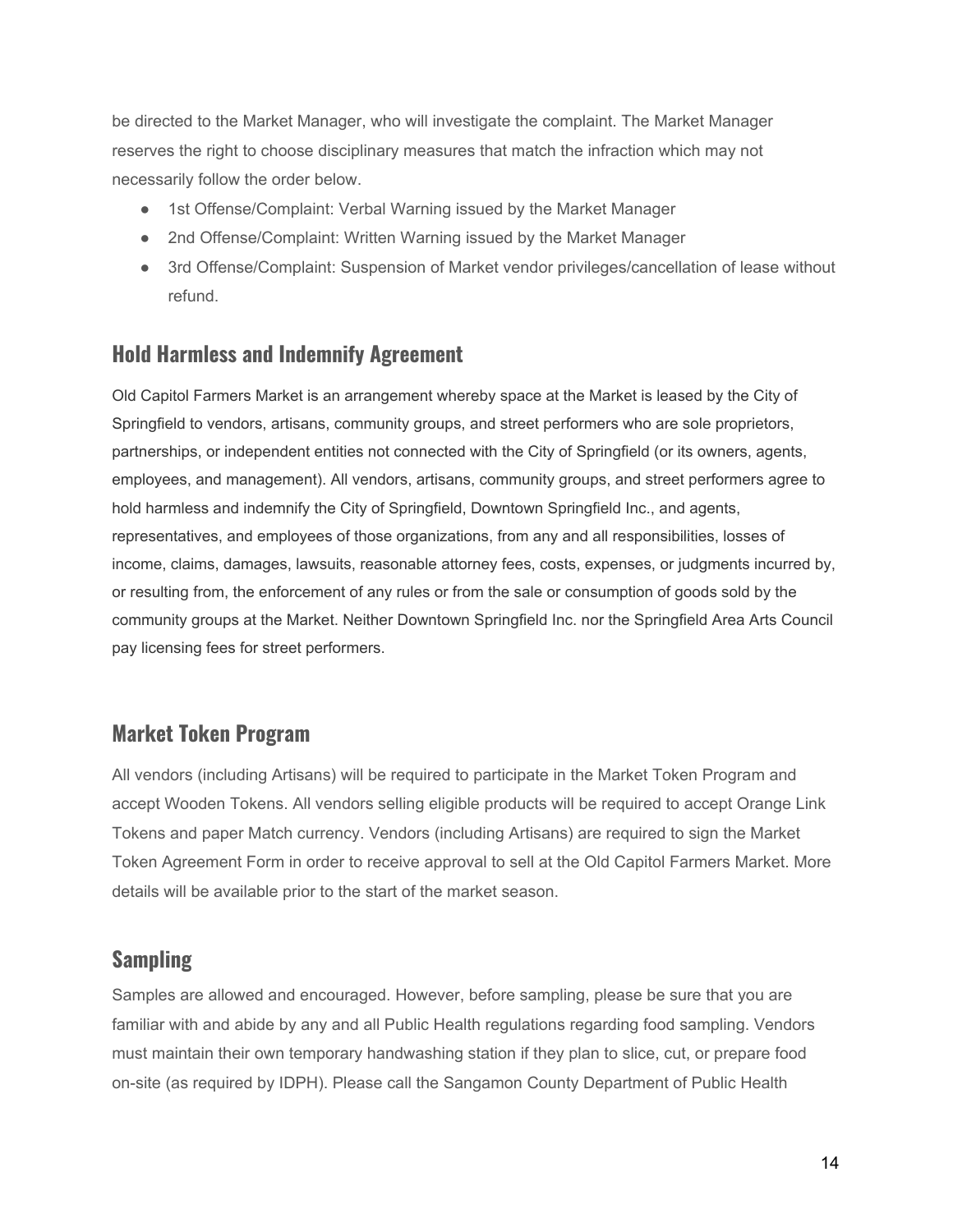Environmental Health Division at 217-535-3145 for details on sampling and handwashing station regulations.

\*Note: Sampling Regulations and Certificates are available for the 2020 season. Learn more at <http://www.ilstewards.org/policy-work/product-sampling-certificate-and-pol/> Illinois Department of Public Health – Farmers Markets information at<http://www.dph.illinois.gov/topics-services/food-safety/farmers-markets>

# **Set-up**

Vendors are expected to provide their own tents and tables. All tents and canopies should be weighted down with at least 25 pounds per leg, regardless of forecast weather conditions. Market staff may require that a tent be taken down if proper weights are not used and securely fastened to the tent legs.

#### **Signage**

The State of Illinois requires that all growers display signage with their business name and farm location/product origin (address). The Market requires that all vendors, no matter what products they sell, prominently display signage noting their business name and their product origin (address). Signage will be provided to the vendor by the Market Manager. Changes to product origins need to be submitted to the Market Manager three days prior to the next market. Vendor signage is important not only for promotional purposes but also for tracking vendor attendance and location/placement. Please keep the vendor signage within assigned booth space(s). Signage also will be provided to artisans by the Market Manager, and they will be required to post it.

# **Space Assignments**

All vendors are issued a 10' x 20' space by the Market Manager upon application approval. Market staff intend to provide prior-year vendors with their same space at the upcoming Market, unless those vendors request a different space. Space assignments are prioritized by longevity at the Market and/or to vendors whose operations most closely reflect the values and mission of the Old Capitol Farmers Market. Need for electricity and proximity to music venue are also considerations.

# **2020 Vendor Agreement**